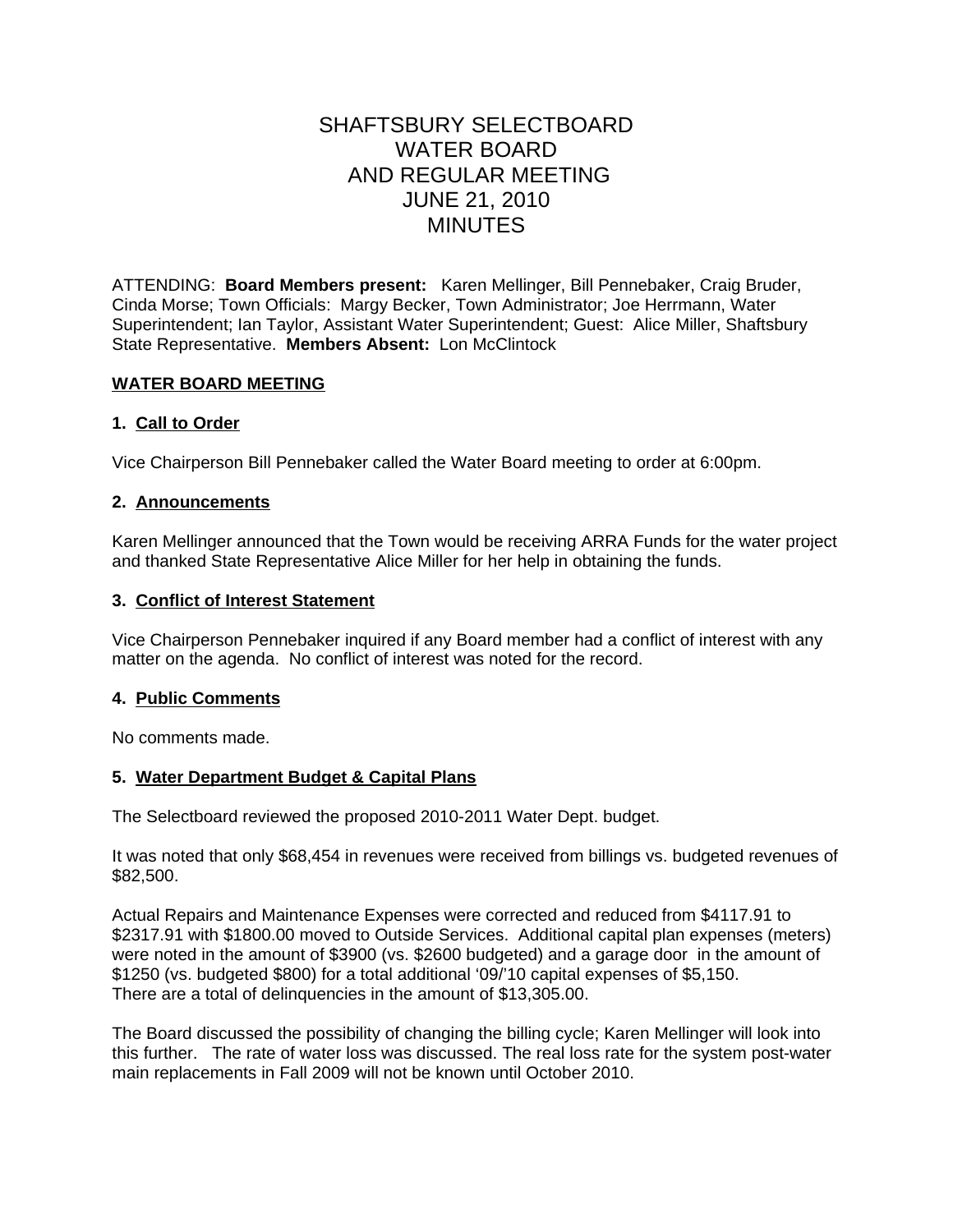Cash flow was discussed. Truck replacement is needed – but there are insufficient funds. The Board discussed the reserve fund for the next fiscal year.

Joe Herrmann suggested billing in October for the  $1<sup>st</sup>$  payment on the ARRA loan due in December. Selectboard members concurred. The next Water Board meeting is scheduled for Monday, July 19, 2010.

## **6. Status of ARRA Funds**

Shaftsbury State Representative Alice Miller announced that the Town acquired \$217,000 in ARRA Funds as loan forgiveness against the \$425,000 for the water project. A letter will be sent to all users about the impact to taxpayers.

### **Water Board Meeting adjourned at 6:53pm.**

### **REGULAR BOARD MEETING**

**Attending:** Board Members present: Bill Pennebaker, Karen Mellinger, Craig Bruder, Cinda Morse; Town Staff: Margy Becker, Town Administrator; Guest: Alice Miller, Shaftsbury State Representative; Dave Newell, Wills Insurance; Cindy Bouchard, VLCT PACIF. **Members Absent:** Lon McClintock, Chair

### **1. Call to Order**

Vice Chairperson Pennebaker called the meeting to order at 7:00pm.

# **2. Announcements**

Bill Pennebaker announced that Lon McClintock had a motorcycle mishap and will be indisposed for about a week.

Karen Mellinger thanked Alice Miller for her help with the ARRA Funding. Alice Miller announced that the ARRA funds awarded totaled \$217,000 as loan forgiveness for the Water Project. This will reduce the Town debt and save the taxpayers money. Alice Miller thanked Karen Mellinger and Joe Herrmann for all their input toward the Water Project.

Karen Mellinger announced a disturbing theft from the highway dept. The Holy Smoke road sign as been stolen again and will cost \$500 to replace. Karen asked that if anybody was aware of this to please contact the Town or law enforcement.

### **3. Conflict of Interest**

Vice Chairperson Pennebaker inquired if any Board member had a conflict of interest with any matter on the agenda. Craig Bruder abstained from items 6 (Insurance Bids) and 8 (Ledgely and Westview Paving Bids).

# **4. Public Comments**

No comments made.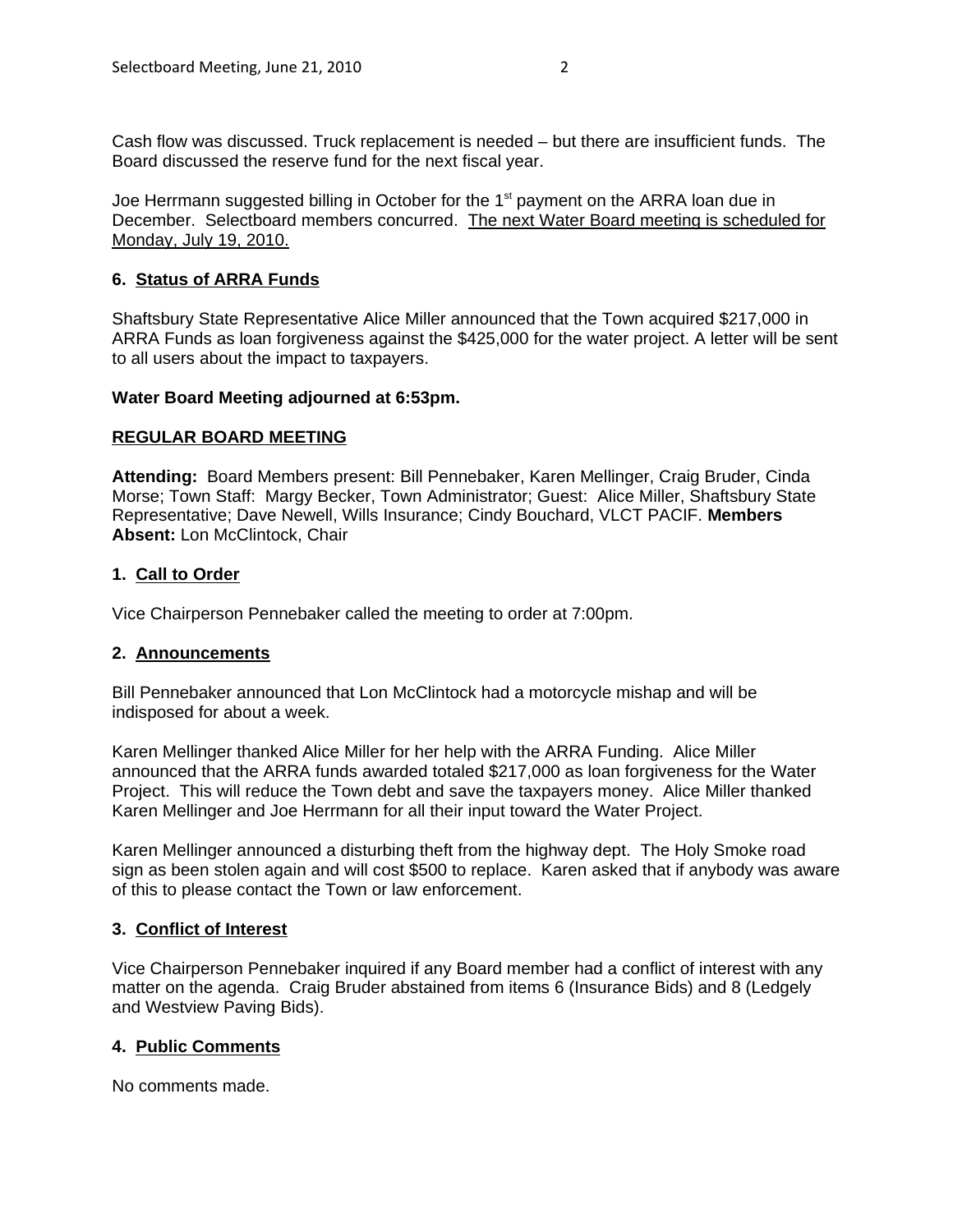# **5. Public Hearing – Discontinuance of "An Old Cross Road"**

Hearing Attendees who testified: Tom Dailey, Esq.; Beth Boepple, Esq., David Rosner, Jonathan Carver, Mike Carver, Peggi Price, Dave Durfee, Ben Benedict, Michael Biddy, David Keegan;

Selectboard Vice Chairperson Bill Pennebaker convened the public hearing at 7:10PM.

Tom Dailey, Esq. stated the Hogans are participating in the proceedings with "reservations of rights" as to the 1910 discontinuance of the road. Their position is that the 1910 discontinuance was valid and that the Selectboard should not be holding the present hearing.

Beth Boepple, Esq., representing the Brawers, also stated they were invoking "reservations of the rights" with regards to the 1910 discontinuance of the roadway. Dave Durfee stated that it was the Ancient Road committee that had brought the road in question to the Selectboard.

David Rosner of 1204 Depot Rd stated he and Ellen Schutz were "reserving their rights" with regards to the 1910 discontinuance of the former road. Records were searched back 100 years and the language is clear.

Michael Biddy asked if the Board had a copy of the 1910 Select Board Meeting minutes. The Board Members responded that they have seen the copy.

Peggi Price testified as property owner and read a lengthy statement that has been entered into the hearing record. She noted that throughout her membership in the Ancient Roads Committee, she has had access to many roads and trails. Individual landowners could allow access or not. The Old Cross Road is used by home owners in certain sections.

David Keegan stated that the Brawers' property in the 1960's and 70's was fenced and brush has grown in the road. Ben Benedict stated that people can park in his yard and walk to the Little Rhode Island Cemetery. He testified there is no public benefit in reopening the road.

Ellen Shutz stated that the road in question is close to her house, and if it were opened her privacy would be affected. The road is not a space the public uses or would miss, she said.

Mike Carver stated that the road to the cemetery is cut off and the lower end is open.

Ben Benedict stated the cemetery is in the deed to his property. Their property surrounds the cemetery. The public can access the cemetery by parking in his drive and walking along the path he mows. You can't get to the cemetery from the ancient road, he said.

Tom Dailey spoke for Paul and Kelly Maitlin of 1093 Old Depot Road who state they are against opening the road. The Maitlins support accessing the cemetery via the Benedict property.

Jonathan Carver stated that he sees value in the road apart from status as an 'ancient road'. He has used the road as a nature trail, and passive recreation use has value.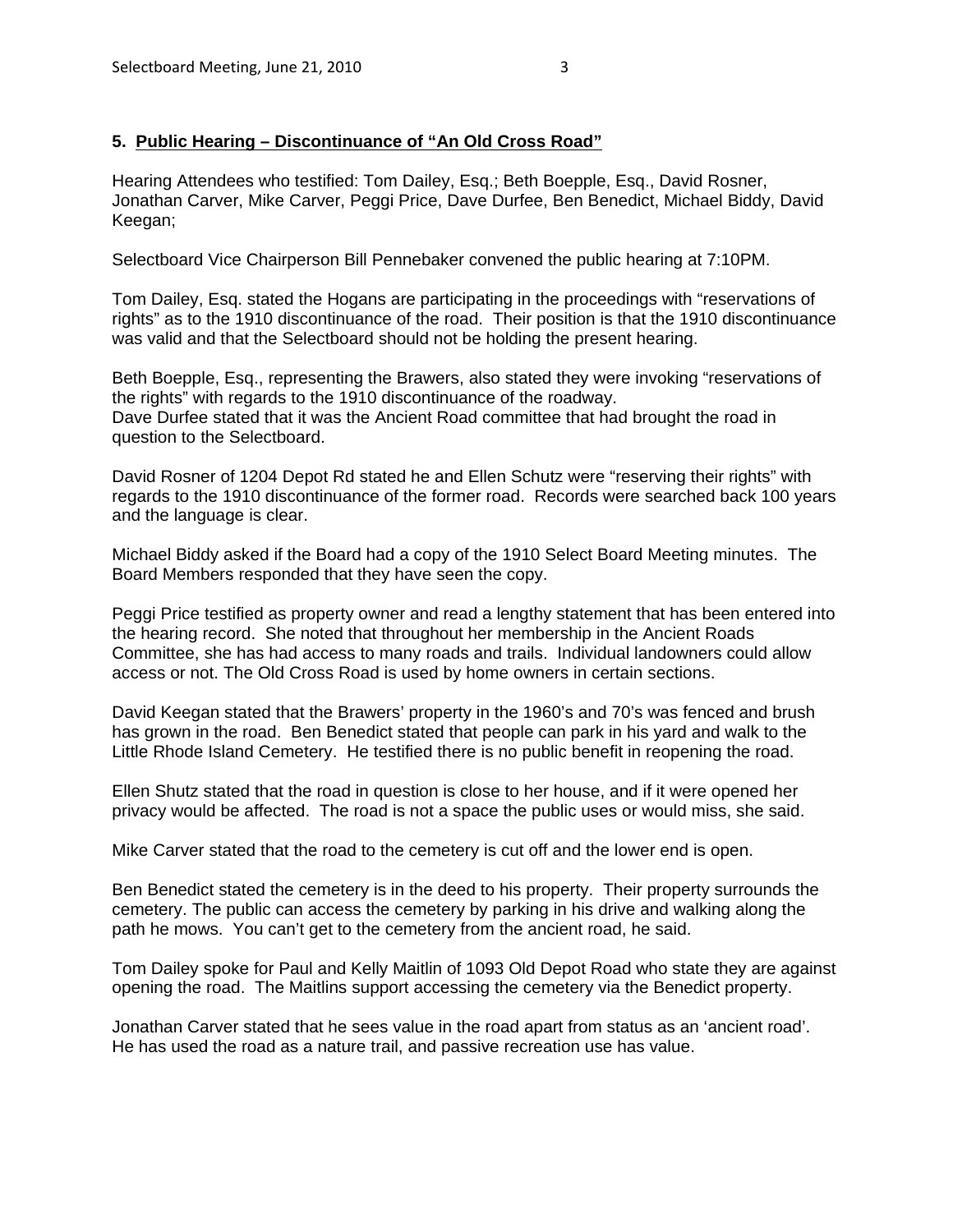Beth Boepple stated that the Board needs to make findings that satisfy all three statutory criteria - the public good, convenience and necessity. She stated that in her opinion the Board's findings could only address one criteria.

Mike Carver stated that barbed wire was up because of livestock in 1910 when it was open as a winter road.

Tom Dailey stated that at the end of the 1910 Discontinuance, Mattison said the road could be used as a winter road – but only for one season and by authority of the Selectboard.

# **Bill Pennebaker closed the public hearing at 7:50pm.**

# **6. Insurance Bids**

Dave Newell of Wills Insurance presented the Board with an insurance proposal which included a discount in the policy from last year. Last year's premium was \$53,892; this year's premium would be \$40,360.

Cindy Bouchard of VLCT PACIF presented the Board with an explanation of their organization and a quote for insurance coverages. The VLCT PACIF provides insurance coverage for 93% of Vermont municipalities. The Property & Casualty Contribution amount is \$32,318. The Worker's Compensation Contribution amount is \$15,486 – with \$5 million per occurrence and in aggregate. The total proposed contribution amount is \$47,804.

The VLCT PACIF proposal included coverage limits of \$5 million per occurrence per line of coverage and additional higher limits – i.e. flood and earthquake coverage of \$10,000,000 aggregate limit. The Wills Insurance proposal provided for lower limits.

There were questions as to whether the payroll amounts on which Worker's Compensation proposals were based were correct.

Margy Becker pointed out that some equipment is missing from the Wills equipment list, which was provided as a basis for proposals. It was agreed the Board would convene in special session on June 28 to select a proposer.

# **7. Paran Road Bids**

- 1. Phil Harrington Construction bid \$4,750 (no insurance certificate)
- 2. John Ceretta Excavation bid \$3060 (two 9hr. days) (insurance certificate)
- 3. Burgess Brothers bid \$3630 (insurance certificate)
- 4. Weaver Landscaping bid \$2200 (no insurance certificate)
- 5. Ken Harrington Construction bid \$4250 (insurance certificate)
- 6. Matt Morse Excavating bid \$2300 (insurance certificate)

# **8. Ledgely and Westview Bids**

No bids received.

# **9. Murphy Hill Road Tree Bids**

1. Organic Tree Care bid \$650.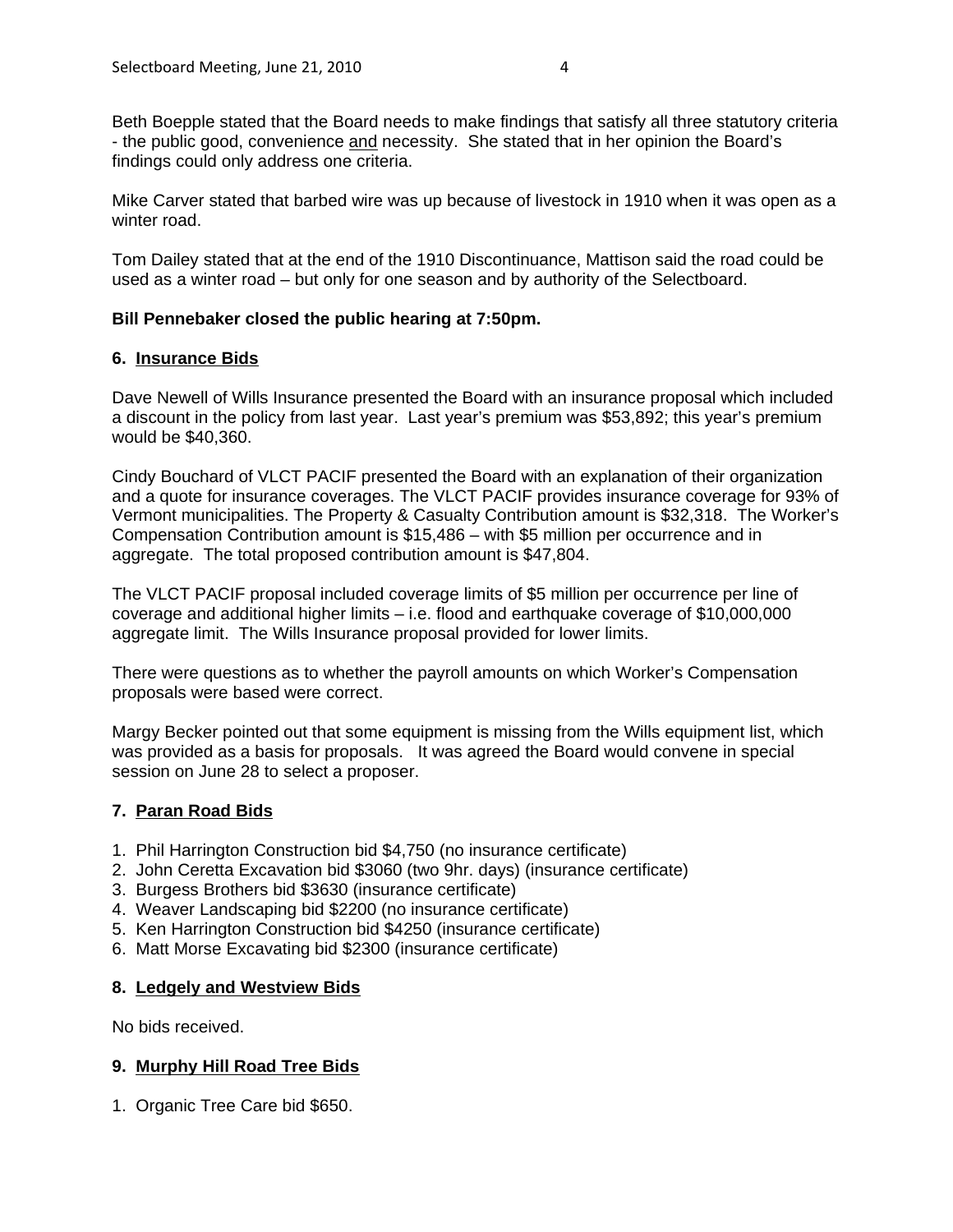- 2. Greater Heights bid \$1200.
- 3. Bacon Tree Removal bid \$8305.

## **10. Board of Health: Health Order – Paran Acres**

No action needed by Selectboard per instructions of Health Officer. Landowner has contracted to have septic system replaced.

## **11. Unlicensed Dog Report**

Referred to the Town Constable.

### **12. Denio – Deer Run Acceptance**

Margy Becker will draft a letter to be sent to those involved setting a deadline of September 30, 2010 for action on the acceptance.

### **13. Personnel Policies and Procedures**

Item tabled until next meeting.

### **14. Ed Corey Letter**

A letter will be sent to Ed Corey clarifying the practices of the DRB and the roll of the Select Board.

### **15. Town Administrator Reports**

Tabled until next meeting.

### **16. Other Business**

No other business.

# **17. Tentative Agenda**

The next Select Board meeting is scheduled for June 28, 2010. On the agenda: Insurance bids, road, tree, and paving bids.

### **18. Approval of Warrants**

REVISED CHECK WARRANT # W47 IN THE AMOUNT OF \$23,461.84

### **Karen Mellinger made the motion to approve revised check warrant # W47 in the amount of \$23,461.84. Cinda Morse seconded. Motion carried 4-0.**

RETIREMENT WARRANT # W47R IN THE AMOUNT OF \$123.79

**Karen Mellinger made the motion to approve retirement warrant # W47R in the amount of \$123.79. Cinda Morse seconded. Motion carried 4-0.**